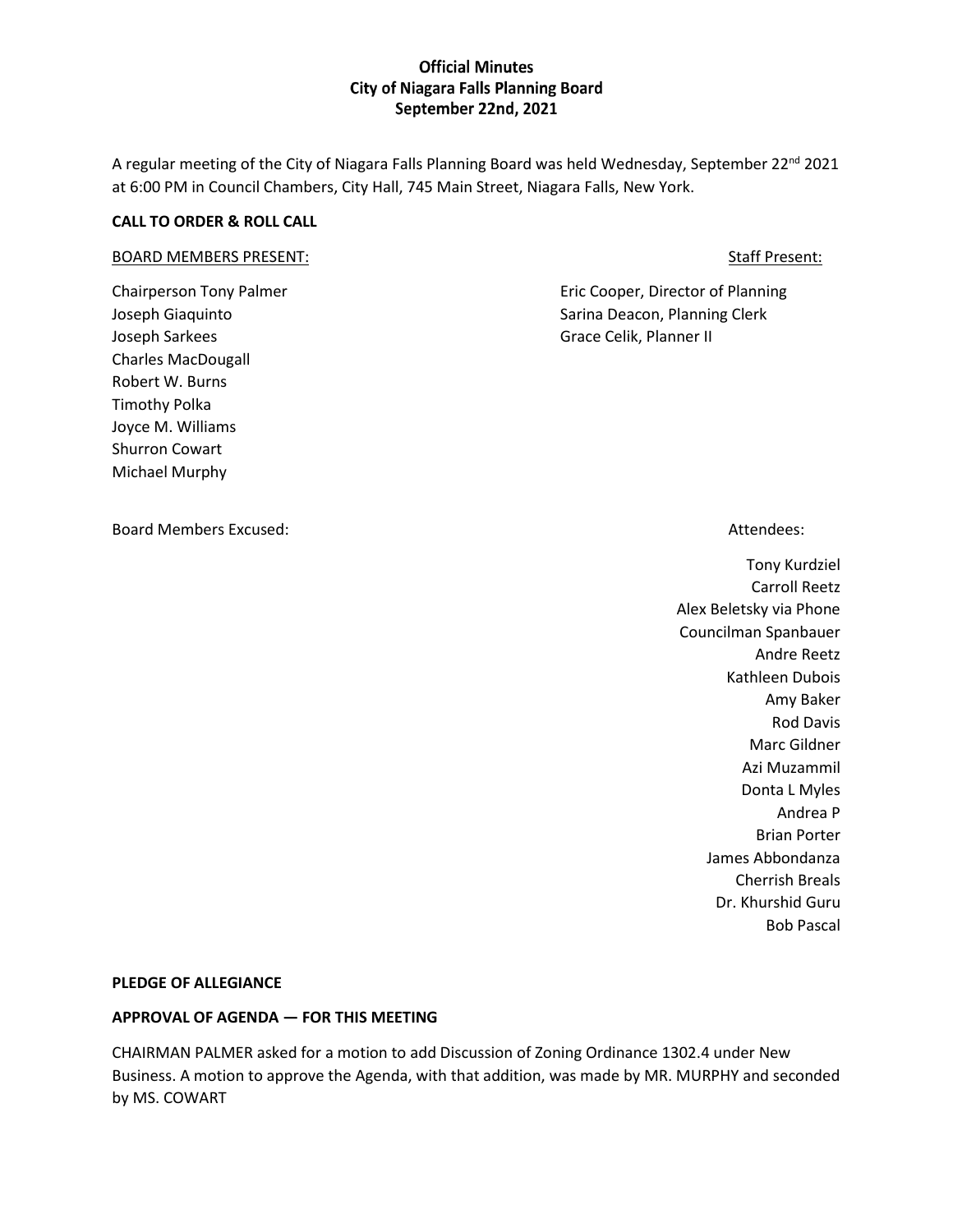#### **Motion: UNANIMOUSLY APPROVED.**

### **APPROVAL OF MINUTES:**

### **1. Meeting held September 8th, 2021**

MS. WILLIAMS wanted corrections in the minutes to be made as she was incorrectly quoted as MS. COWART.

MS. WILLIAMS, was made MR. GIAQUINTO and seconded by MR. BURNS.

### **Motion: UNANIMOUSLY APPROVED**

### **PUBLIC PARTICIPATION (All Non-Agenda Topics):**

KATHY DUBOIS spoke of her concerns about how the city has not helped local residents who own rental properties. Another resident named DONTE MYLES spoke about his concerns of the city not assisting the homeless with proper housing needs and the quality of life issue in the city.

### **PUBLIC HEARING:**

#### **ACTION ITEMS:**

1. Recommendation to City Council: Disposal of City Owned Property at 455 4th Street (SBL: 159.29-2-26) to Power City Hospitality

ROD DAVIS, the Managing Member of Power City Hospitality, explained the company's proposal for the property, a 10 bedroom and 5-bathroom house, which would become a short-term rental. MR. MURPHY asked how many properties Power City Hospitality owned. MR. DAVIS confirmed that Power City Hospitality owned 36 properties. MR. MURPHY asked how many were short-term rentals and how many were long-term rentals. MR. DAVIS confirmed that 1 was a short-term rental and the rest were long-term rentals. MR. MURPHY asked where the properties were located. MR. DAVIS confirmed that three properties, including the one at 455 4<sup>th</sup> Street, were all within the City Council's proposed short-term rental zone. MR. DAVIS confirmed that the property had been vacant for quite some time. MR. DAVIS confirmed that the currently assessment for the property was \$11,500.00. There was a discussion about the parking space availability but MR. DAVIS said that the area in the back of the property would have at least four parking spaces.

Motion to recommend approval of the disposal of subject property to the applicant made by MR. MURPHY and seconded by MR. BURNS.

## POLLED VOTE:

| MR. BURNS      | Yes |
|----------------|-----|
| MR. GIAQUINTO  | Yes |
| MR. MACDOUGALL | Yes |
| MR. MURPHY     | Yes |
| MR. POLKA      | Yes |
| MR. SARKEES    | Υρς |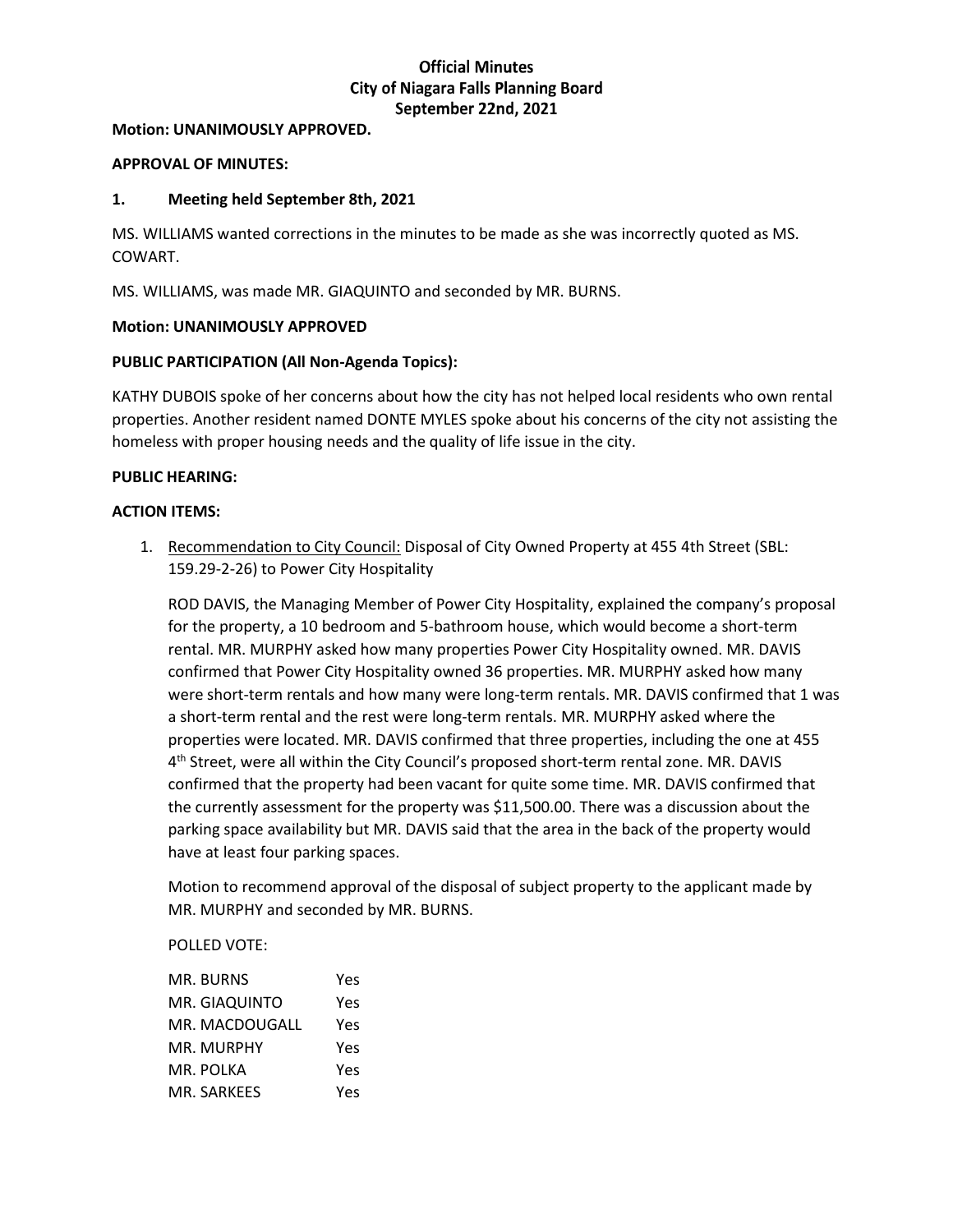MS. COWART Yes MS. WILLIAMS Yes CHAIRMAN PALMER Yes

2. Recommendation to City Council: Disposal of City Owned Property at 600 Niagara Street (SBL: 159.30-1-40) and 602 Niagara Street (SBL: 159.30-1-39) to TM Montante

TONY KURDZIEL stepped forward as the Leasing Sales Manager for TM Montante Development. He stated the vision for the property and the vacant lot was to create a retail or restaurant space to contribute to the revitalization of Niagara Street. MR. KURDZIEL confirmed that the building was not under the Historic Preservation. He reiterated that that property could be transformed quickly into a retail or restaurant space to generate more foot traffic.

Motion to recommend approval of the disposal of subject property to the applicant made by MR. MACDOUGALL and seconded by MR. POLKA

POLLED VOTE:

| MR. BURNS       | Yes |
|-----------------|-----|
| MR. GIAQUINTO   | Yes |
| MR. MACDOUGALL  | Yes |
| MR. MURPHY      | Yes |
| MR. POLKA       | Yes |
| MR. SARKEES     | Yes |
| MS. COWART      | Yes |
| MS. WILLIAMS    | Yes |
| CHAIRMAN PALMER | Yes |

## 3. Recommendation to City Council: Disposal of City Owned Properties below to Niagara Hospitality

- 466 4th Street
- 511 4th Street
- 519 4th Street
- 535 4th Street
- 422 6th Street
- 441 6th Street
- 456 4th Street
- 460 4th Street
- 474 6th Street
- 447 9th Street

BRIAN PORTER came forward as a representative of Niagara Hospitality on behalf of ALEX BELETSKY. He was able to call MR. BELETSKY who explained that his company already owned a number of properties and were looking to renovate them and offer them as long-term and short-term rentals. MR. MURPHY asked how many properties did Niagara Hospitality owned. MR. BELETSKY confirmed that Niagara Hospitality owned 63 properties as well as the Power City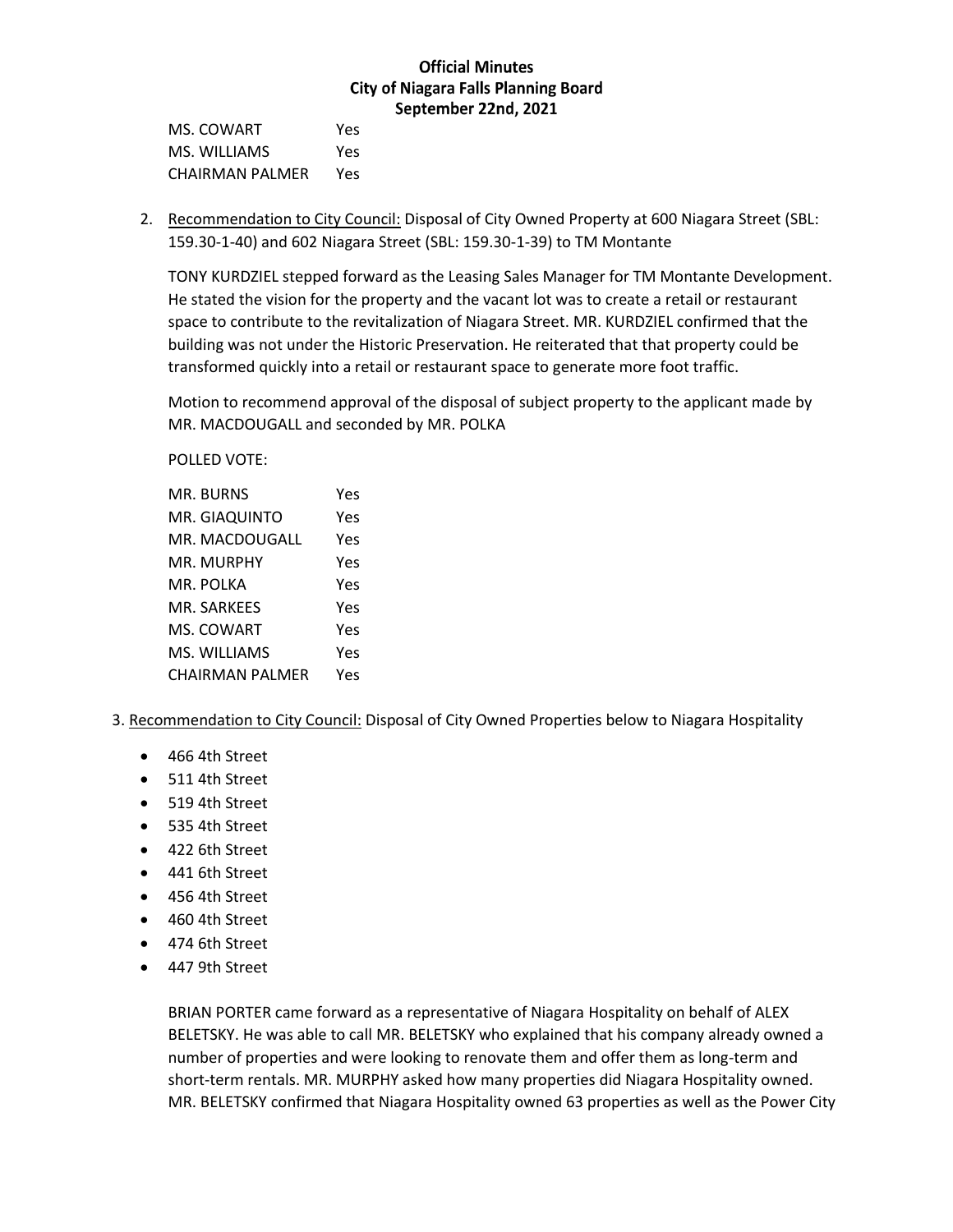Building on Old Falls Street. MR. MURPHY asked how many properties were short-term rentals and how many were long-term rentals. MR. BELETSKY confirmed that 18 fully renovated properties were short-term rentals and confirmed that 20 properties were long-term rentals. He confirmed that the remainders of the properties were at various stages of redevelopment. MR. MURPHY asked how many properties were in the City Council's proposed short-term rental zone. MR. BELETSKY confirmed that all of the short-term rental properties were in the City Council's proposed short-term rental zone. MR. COOPER said that out of the ten properties that Niagara Hospitality was looking to acquire, two of them were vacant lots. MR. BELETSKY confirmed that the two vacant lots would be used as green spaces. MR. BELETSKY said that Niagara Hospitality had a proposal to discuss with The City of Niagara Falls to create some longterm development by building houses. He reiterated that it was an ongoing discussion with the city. He confirmed that the parking for all the properties would be off street parking.

Motion to recommend approval of the disposal of subject property to the applicant made by MR. SARKEES and seconded by MR. MACDOUGALL.

POLLED VOTE:

| MR. BURNS       | Yes |
|-----------------|-----|
| MR. GIAQUINTO   | Yes |
| MR. MACDOUGALL  | Yes |
| MR. MURPHY      | Yes |
| MR. POLKA       | Yes |
| MR. SARKEES     | Yes |
| MS. COWART      | Yes |
| MS. WILLIAMS    | Yes |
| CHAIRMAN PALMER | Yes |

4. Recommendation to City Council: Disposal of City Owned Property at 541 4th Street (SBL: 159.21-2-42) to LSNY Holdings

Dr. Khurshid Guru stepped forward as a representative of LSNY Holdings. He explained that the property would be turned into lodging for tourists who come to Niagara Falls not only to visit but also to seek out medical consultations with local specialists.

Motion to recommend approval of the disposal of subject property to the applicant made by MS. WILLIAMS and seconded by MR. MURPHY.

POLLED VOTE:

| MR. BURNS      | Yes |
|----------------|-----|
| MR. GIAQUINTO  | Yes |
| MR. MACDOUGALL | Yes |
| MR. MURPHY     | Yes |
| MR. POLKA      | Yes |
| MR. SARKEES    | Yes |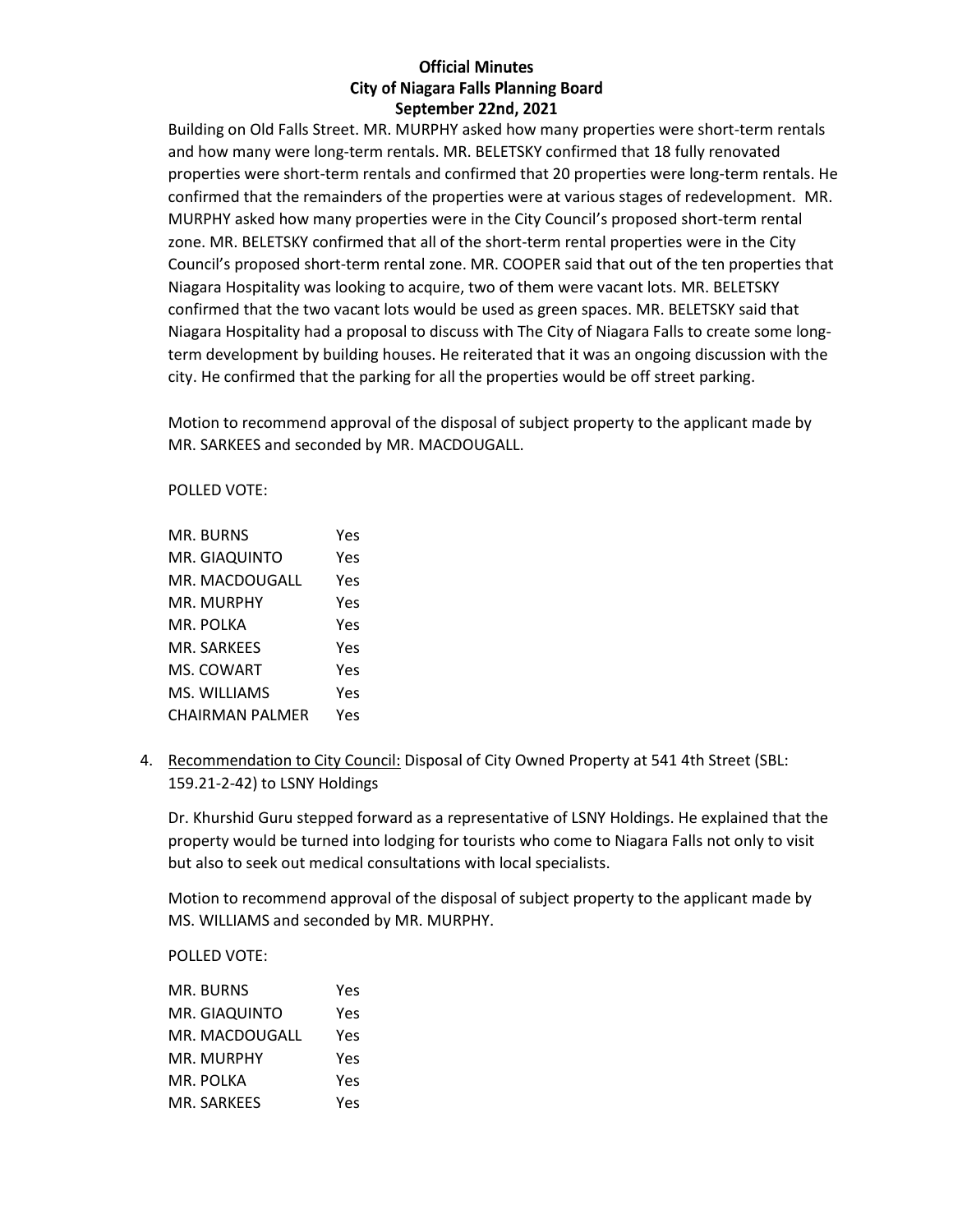MS. COWART Yes MS. WILLIAMS Yes CHAIRMAN PALMER Yes

5. Recommendation to City Council: Disposal of City Owned properties below to Niagara Hospitality

- 417 Elmwood Avenue
- 446 Elmwood Avenue
- 606 Elmwood Avenue
- 628 Elmwood Avenue
- 640 Elmwood Avenue

There was a discussion between the Planning Board, Councilman Spanbauer and the audience about the recommendations to dispose of city owned properties to businesses that want to create short-term rentals. KATHY DUBOIS lamented about the amount of rules and regulations she had to follow to open her rental property. Councilman Spanbauer said he did not see the RFP's until Monday, September  $20<sup>th</sup>$  when MR. COOPER sent them out. A resident named Mr. Spouse stated that the information about the properties was not available to the public. Mr. Spouse asked if the Planning Board was doing any research into the companies that were looking to purchase properties. MR. MURPHY reminded Mr. Spouse that the Planning Board did not approve the sale of the properties and that it was up to the members of City Council. KATHY DUBOIS complained that local people are not allowed to create proposals to purchase properties and that was why the locals were so upset.

MR. MURPHY asked if Corporation Counsel was asked to come to the meeting. MR. COOPER said they were but could not make it due to a schedule conflict. MR. MURPHY made an official motion to request outside legal counsel regarding the City Council Resolution 2021-29 to amend Zoning Ordinance Chapter 1302.4 by stating the following…

*"It is my recommendation to this board that we seek outside legal counsel. It does come at the city's expense. I personally have repeatedly asked Corporation Counsel to come; they have repeatedly not answered or not shown up so like I said we all need to really look and see where we are. Some very specific things needed to happen with what happened when we remove that item from the agenda and we will get into that. But because we as a board cannot depend on our own city's legal counsel to give us direction, we absolutely need to look at outside counsel that will be paid for by the city."*

MR. COOPER confirmed that some of the properties had been vacant for more than ten years. MR. MURPHY said he could point out four local investors in the audience that did not get a fair chance at purchasing the detailed properties because of the moratorium. MR. MURPHY stated that the City Council undermined the Planning Board when City Council changed the voting for very specific reasons and very rare occasions, where City Council changed the requirement for City Council to override from a unanimous vote to a majority vote. MR. MURPHY reiterated that the Planning Board does not approve final sales of properties and that it falls on City Council.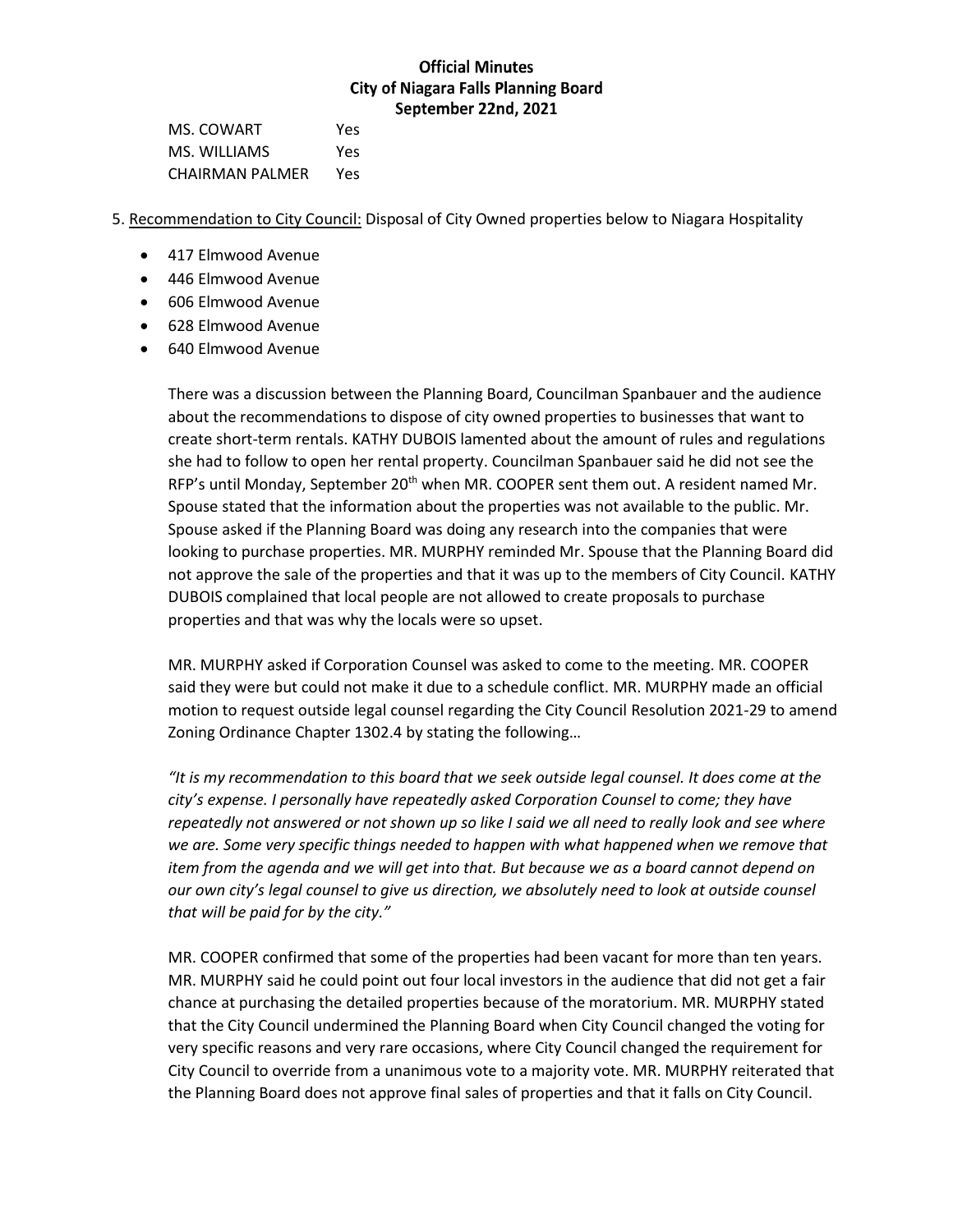Motion to recommend approval of the disposal of subject property to the applicant made by MR. POLKA and seconded by MR. MACDOUGALL.

### POLLED VOTE:

| MR. BURNS       | Yes |
|-----------------|-----|
| MR. GIAQUINTO   | Yes |
| MR. MACDOUGALL  | Yes |
| MR. MURPHY      | Yes |
| MR. POLKA       | Yes |
| MR. SARKEES     | Yes |
| MS. COWART      | Yes |
| MS. WILLIAMS    | Yes |
| CHAIRMAN PALMER | Yes |

### **OLD BUSINESS:**

### **NEW BUSINESS: Discussion of Zoning Ordinance 1302.4**

CHAIRMAN PALMER asked if anyone had seen City Council's resolution. He read the following…

*"Relative to the amendment of the City of Niagara Falls Zoning Ordinance Chapter 1302.4.2D. Whereas the City Council has recently proposed an amendment to Chapter 13042.4.2 (D) of the City's Zoning Ordinance and whereas the proposed amendment was dually submitted to the Niagara Falls Planning Board for its review and recommendation. Whereas at its meeting held July 14th, The City Planning Board made no recommendation relative to the proposed amendment and removed the same from the agenda and whereas the Planning Board declined to make a report to The City Council of its recommendation in sixty days pursuant to Chapter 1302.4.2D, its recommendation shall be deemed to be approved by The Planning Board so now therefore be it reside that The City Council and The City of Niagara Falls does hereby amend Chapter 1302.4.2D of The City of Niagara Falls Zoning Ordinance as reads…..*

*WHEREAS, the City Council has recently proposed an amendment to Chapter 1302.4.2 (D) of the City Zoning Ordinance; and*

*WHEREAS, the proposed amendment was duly submitted to the Niagara Falls Planning Board for its review and recommendation*

*WHEARES, at its meeting held on July 14th 2021, the City Planning Board made no recommendation relative to the proposed amendment and removed the same from its agenda; and*

*WHEARES, as the Planning Board declined to make a report to the City Council of its recommendation within sixty (60) days, pursuant to Chapter 1302 its recommendation shall be deemed to be an approval by the Planning Board; and*

*NOW THEREFORE, BE IT RESOLVED, that the City Council of the City of Niagara Falls, New York does hereby amend Chapter 1302.4.2 (D) of the City of Niagara Falls Zoning Ordinance to read as follows: \*\*\**

*D. Affect of Planning Board Recommendation.*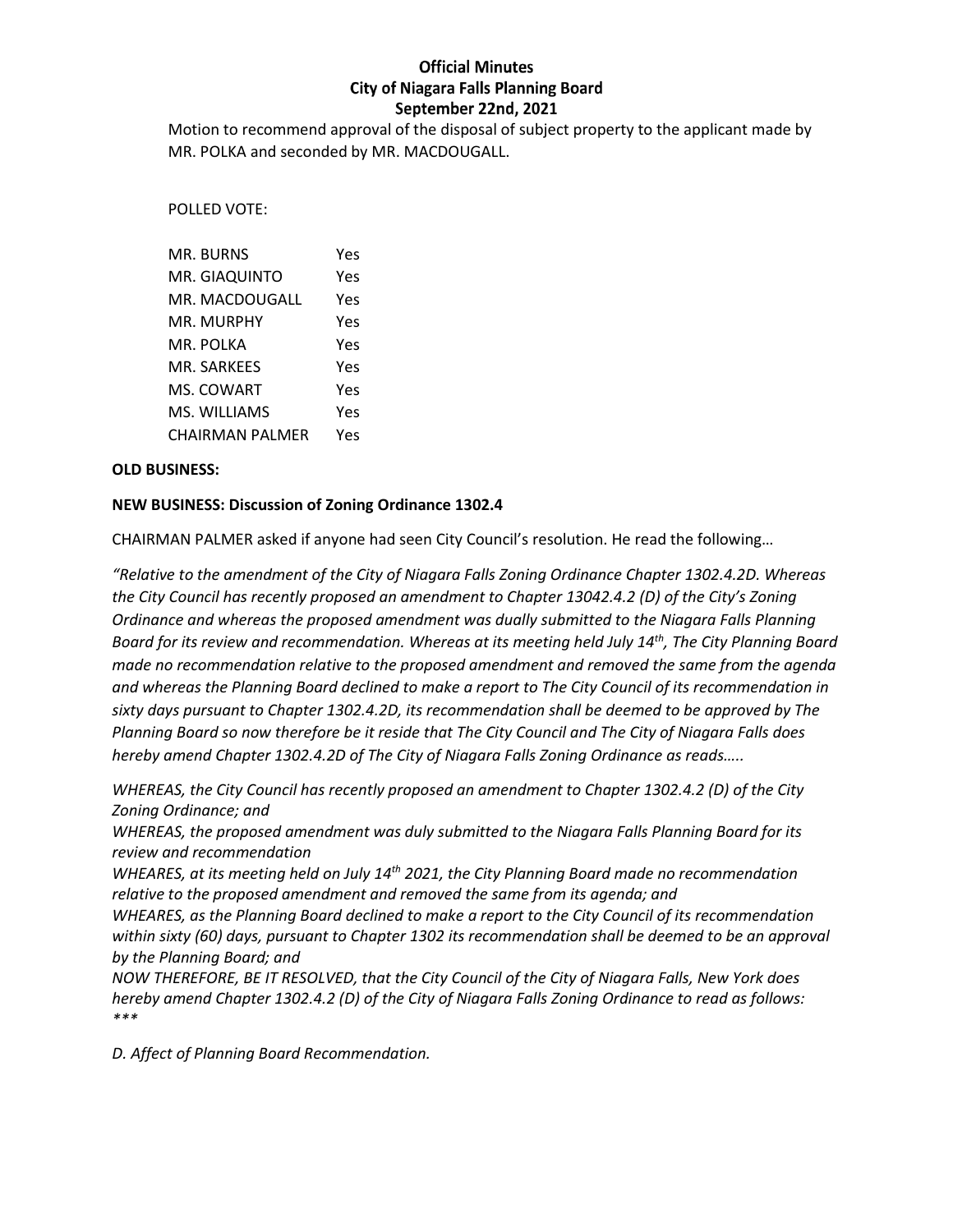*No amendment of this Zoning Ordinance that has not been approved by the Planning Board shall be adopted except by (unanimous vote of the City Council) three-fourths majority approval of the City Council as constituted by the City Charter; that being four (4) votes…"*

CHAIRMAN PALMER confirmed that a letter was drafted as per the Planning Board's request on July 14<sup>th</sup>. CHAIRMAN PALMER then displayed a letter he wrote that was cce'd to The Planning Board members, Mayor Restaino, Eric Cooper and Chris Mazur. CHAIRMAN PALMER confirmed that a copy of the memo had not gone to the other members of the Planning Board until September  $1<sup>st</sup>$  even though he had signed the memo on August 6<sup>th</sup>. The letter stated...

*"At the July 14th 2021 meeting of the Planning Board, the agenda contained an item to set a public hearing at the direction of City Council Resolution 2021-29. The Planning Board subsequently voted to remove the item from the agenda because the Planning Board deemed it incomplete.*

*The following are a specific list of deficiencies:*

*1. Part One of a completed Full Environmental Assessment Form shall be included (City of Niagara Falls Zoning Ordinance 1302.4.2.A.1.i.).* 

*2. Establishment of the lead agency for this action.*

*3. Referral to the Niagara County Planning Board for recommendation (NYS GML 239-M)*

*4. A letter of intent and reason for the change including how the proposal meets the objectives of the comprehensive plan (City of Niagara Falls Zoning Ordinance 1302.4.2.A.1.f.).*

*Therefore, it is the respectful recommendation of the Niagara Falls Planning Board that a public hearing on the proposed amendment to Chapter 1302.4 not be held at this time without these materials."*

CHAIRMAN PALMER asked MR. COOPER if he had sent the letter. MR. COOPER confirmed he had sent the letter to Chris Mazur. CHAIRMAN PALMER asked MR. COOPER if Corporation Counsel had told him to not send the memo to the other Planning Board Members. MR. COOPER stated that he did not recall. CHAIRMAN PALMER stated that he called and demanded that the letter be sent to the other Planning Board Members. CHAIRMAN PALMER stated that City Council's resolution was in default. MR. MURPHY stated that in a conversation he had with Councilman Kenny Thompkins that it was the City Council's position that they never received the recommendation.

MR. COOPER stated that Corporation Counsel said that the action taken at the Planning Board meeting on July 14<sup>th</sup> was incorrect and not within the appropriate rules of the procedure. MR. MURPHY asked MR. COOPER if Councilman Soda had given a recap of the July 14<sup>th</sup> meeting to anyone that MR. COOPER was involved with either verbally or in writing. MR. COOPER answered that there was an email. MR. MURPHY asked MR. COOPER was what in the email. MR. COOPER answered that he did not remember. MR. MURPHY asked MR. COOPER if the email stated that there was a timeline or a deficiency in what occurred at the July 14th meeting. MR. COOPER answered that he did not think so. MR. MURPHY asked if the email was ignored or there was a response at all. MR. COOPER answered that there may have been one email but it could have been Councilman Soda responding to his own email. MR. MURPHY asked if those conversations regarded CHAIRMAN PALMER or MR. MURPHY. MR. COOPER answered that he did not think so.

MR. MURPHY asked if MR. COOPER had received any feedback from the administration or from City Council regarding what the Planning Board had done on July 14th. MR. COOPER stated no. MR. COOPER stated that the letter from CHAIRMAN PALMER was signed on August  $6<sup>th</sup>$  and submitted to CHRIS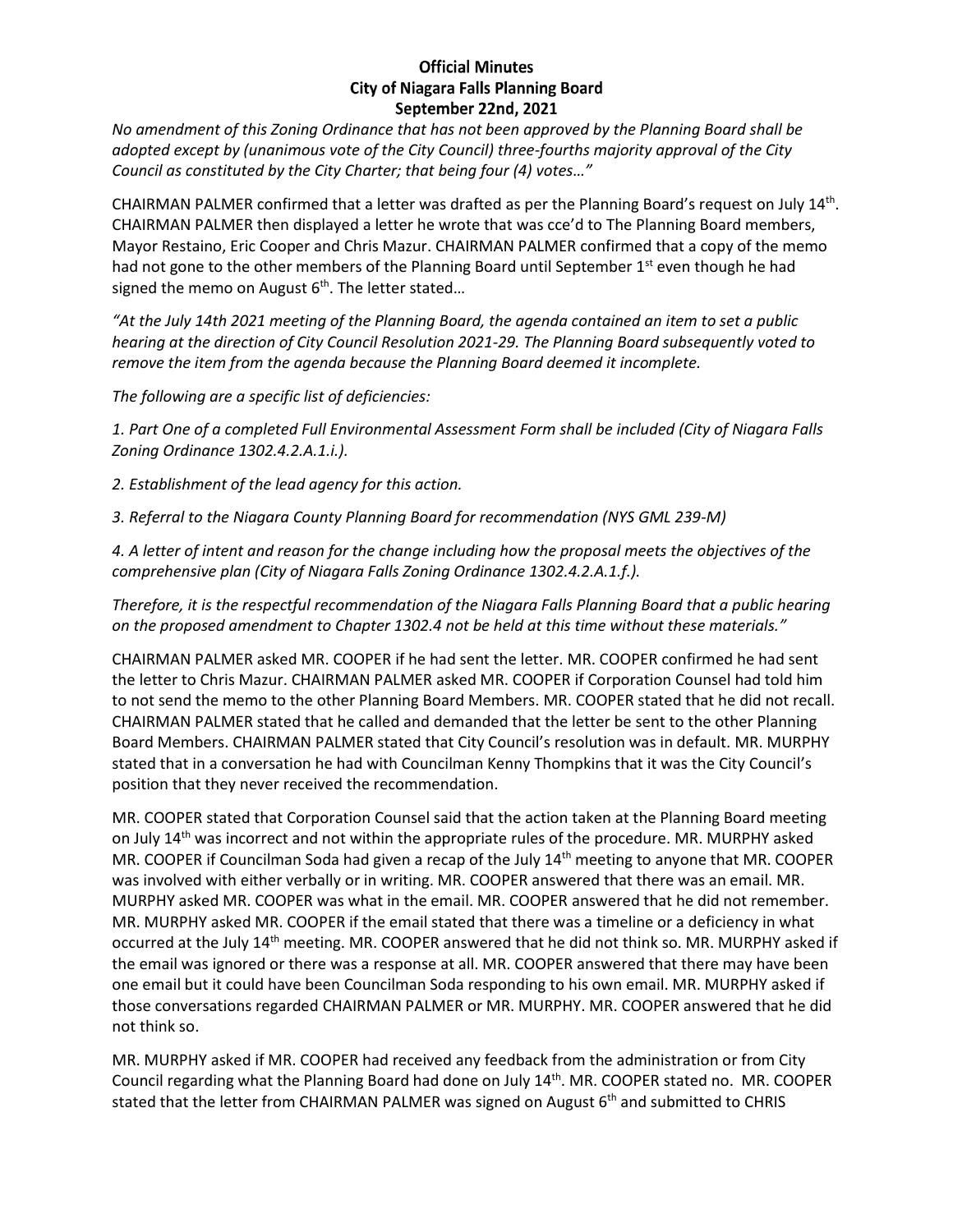MAZUR. MR. COOPER had stated that CHRIS MAZUR advised that the Planning Board had not taken the appropriate steps to table the item on the agenda. MR. MURPHY asked MR. COOPER if he had any feedback or if he was informed there was an error and a timeline of sixty days. MR. COOPER stated that the timeline was not mentioned to him, but he had a conversation with CHAIRMAN PALMER prior to the 9/8 Planning Board meeting and informed him of the Corporation Counsel's opinion. MS. WILLIAMS asked what date CHRIS MAZUR talked to MR. COOPER. MR. COOPER said it was sometime after August 6<sup>th</sup>. MR. MURPHY stated that the Planning Board was not given enough time to correct their error.

MR. MURPHY asked what the response from Corporation Counsel had been when they had been asked to show up at Planning Board meetings. MR. COOPER stated that he had spoken to Corporation Counsel on the importance of attending the Planning Board meetings but Corporation Counsel was unable to attend the meeting due to a scheduling conflict. MR. MURPHY stated to the Planning Board that he had repeatedly asked Corporation Counsel to attend the Planning Board meetings and what steps they ought to take to have outside legal counsel.

CHAIRMAN PALMER asked the Planning Board what their thoughts were. MR. MURPHY asked if a hand vote could be taken to see if the other Planning Board members wanted to seek outside legal counsel at the city's expense. MS. COWART asked, if the Planning Board was not confident about the information they were receiving from Corporation Counsel and if they were unhappy with how things were going, should the Planning Board receive outside legal counsel?

A physical hand vote was taken for Planning Board members to vote on if they wanted outside legal counsel. MR. MURPHY went on record and stated "yes." CHAIRMAN PALMER said he would have to ask the Planning Board staff to write up a letter to Corporation Counsel requesting that the Planning Board be afforded outside legal assistance because they feel there is a conflict of interest between Corporation Counsel, The City Administration and The Planning Board. CHAIRMAN PALMER went on further to say that the Planning Board was not being represented fairly because of the conflict of interest.

MR. MURPHY stated, *"The conflict is, Corporation Council is representing City Council and the administration and giving them direction on something that we did that they did not give us direction on and now we're expected to come and bail us out."*

MS. COWART had to leave but she said she would vote *"yes"* for seeking outside legal counsel. MR. BURNS also had to leave early for an appointment. MR. COOPER asked if CHAIRMAN PALMER wanted to make a motion about sending a letter to Corporation Counsel.

MR. MURPHY made a motion for the letter to be sent to Corporation Counsel and it was seconded by MR. GIAQUINTO.

POLLED VOTE:

| MR. BURNS              | Absent |
|------------------------|--------|
| MR. GIAQUINTO          | Yes    |
| MR. MACDOUGALL         | Yes    |
| MR. MURPHY             | Yes    |
| MR. POLKA              | N٥     |
| MR. SARKEES            | Yes    |
| MS. COWART             | Absent |
| MS. WILLIAMS           | Yes    |
| <b>CHAIRMAN PALMER</b> | Υρς    |